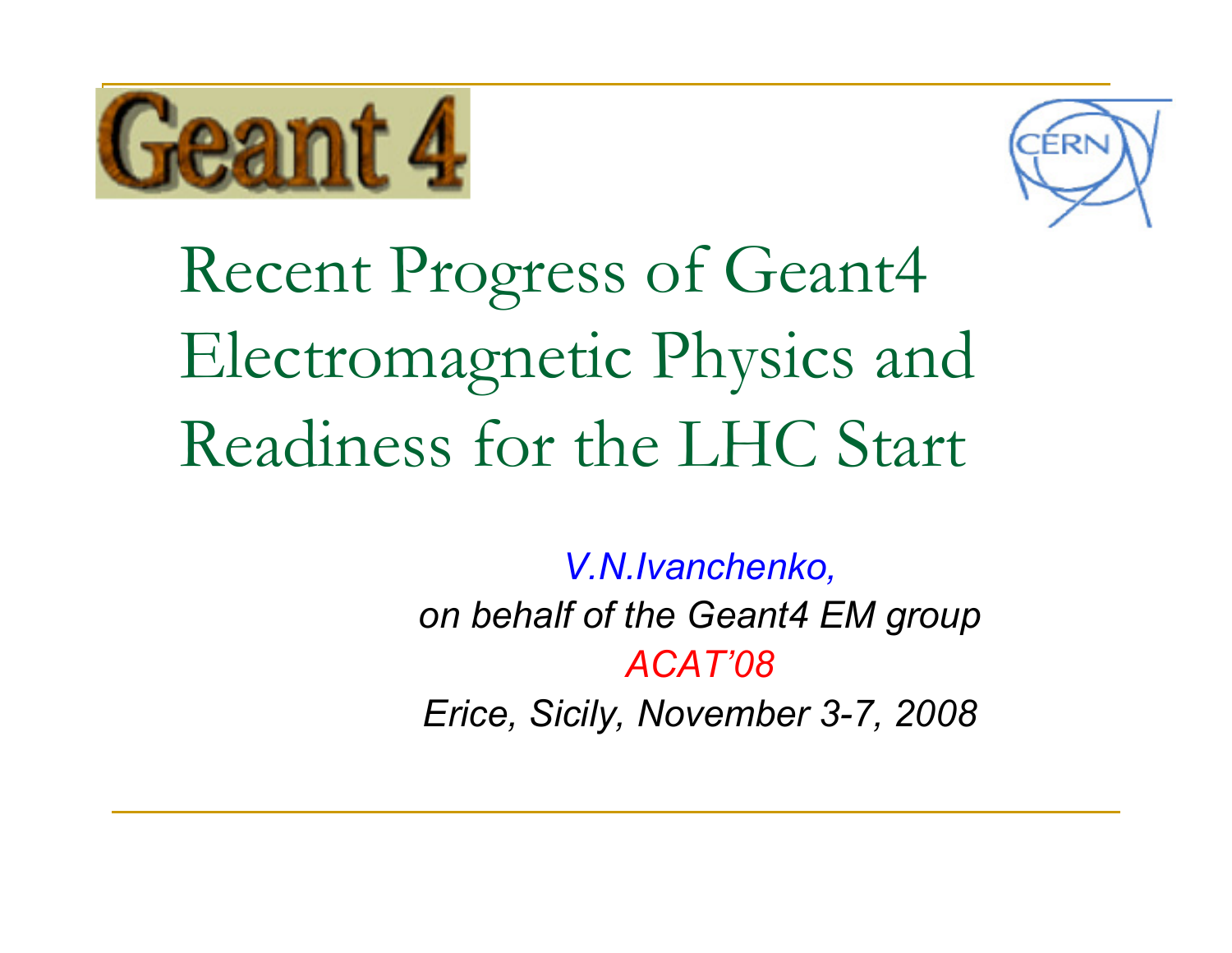

J.Apostolakis, A.Bagulya, A.Bogdanov, S.Elles, V.Grichine, P.Gumplinger, O.Kadri, R.Kokoulin, M.Maire, A.Schaeliske, T.Toshito, L.Urban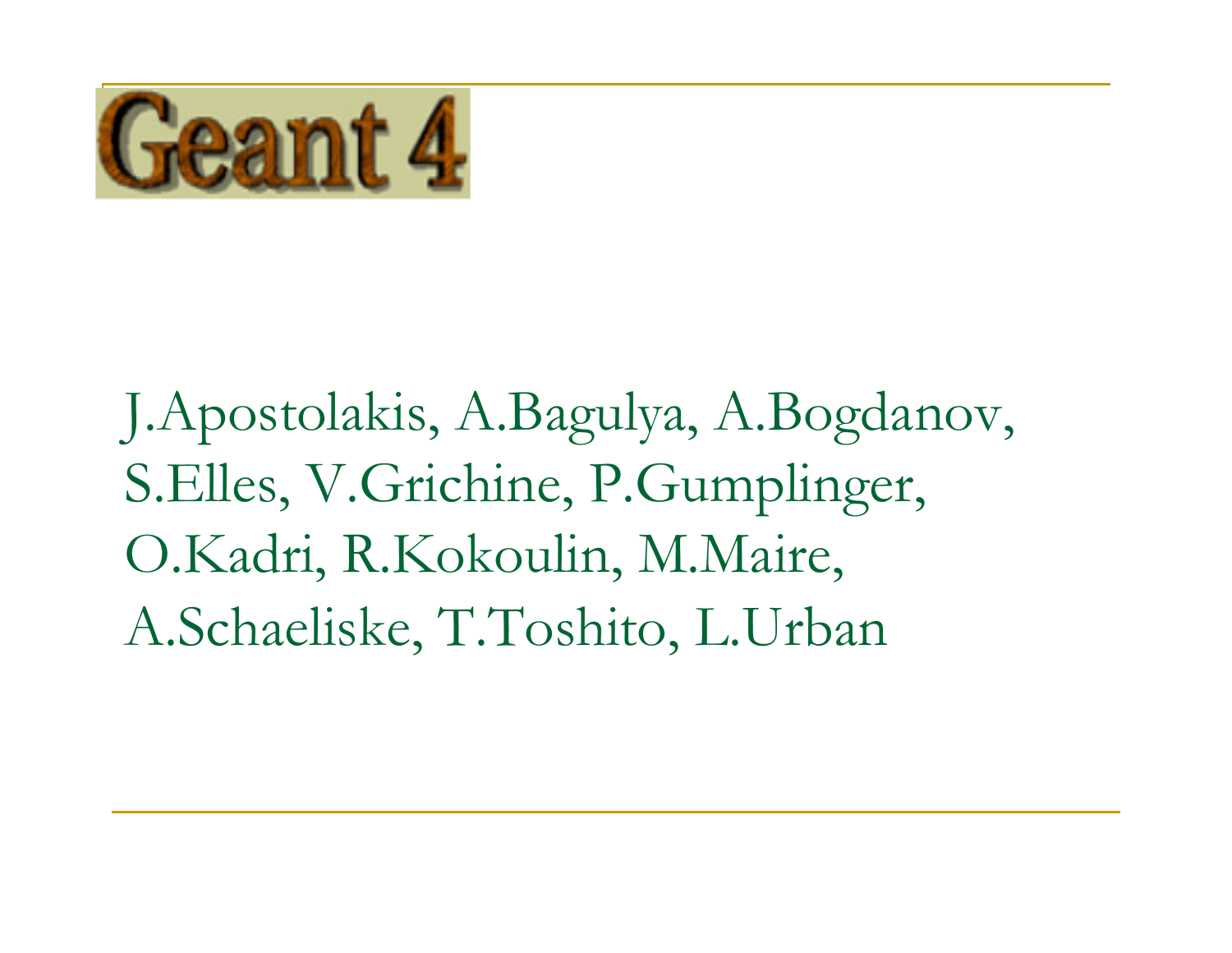### **Outline**

- $\overline{\phantom{a}}$ Introduction
- Validation of EM physics
	- $\Box$ **Infrastructure**
	- □ EM Physics Lists
- **Highlights of new developments and validations** 
	- ❏ High energy bremsstrahlung
	- ❏ Multiple and single scattering
- **Infrastructure and performance upgrade** 
	- □ Spline option for physics tables
- **Conclusions**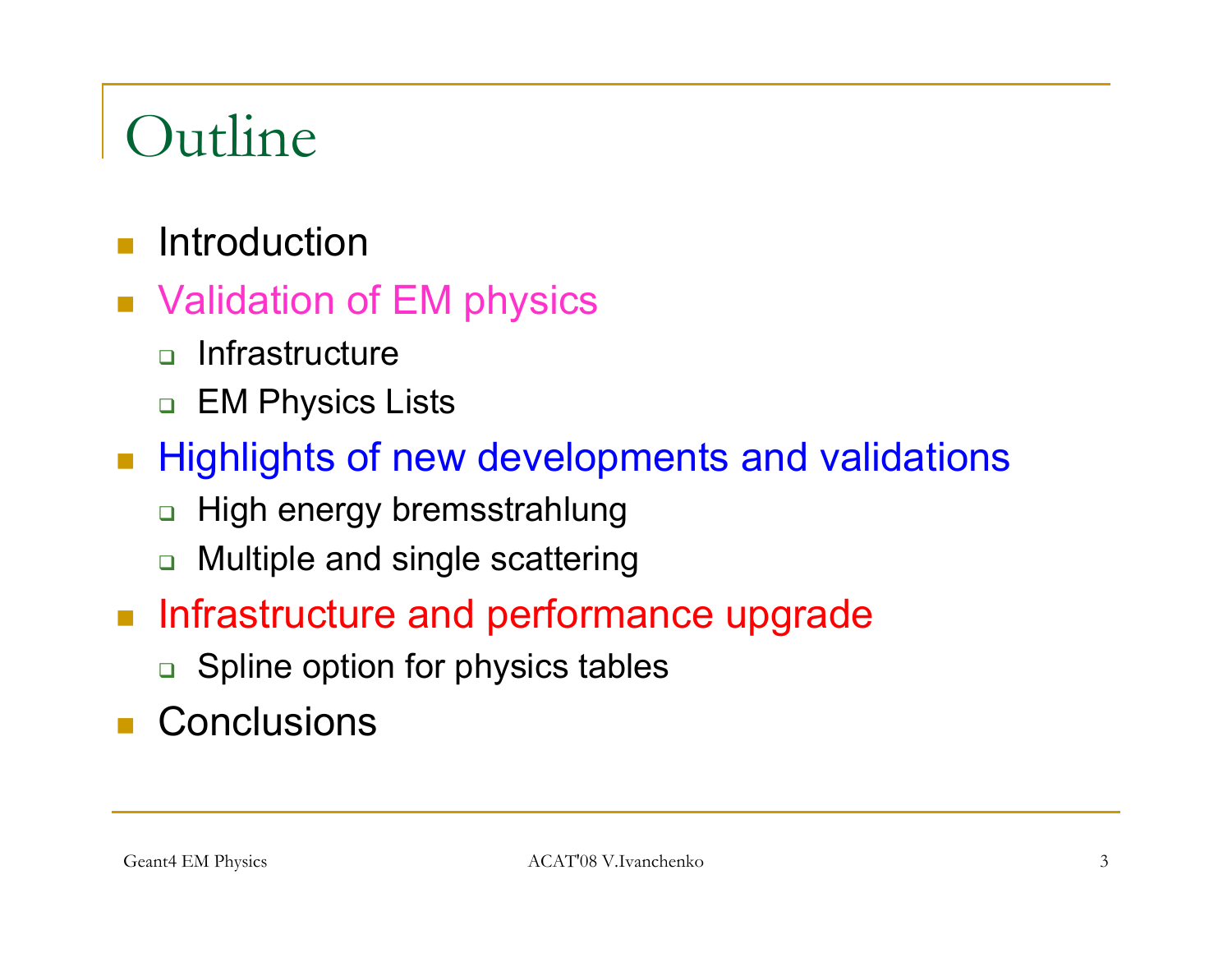### Geant4

- Geant4 is a toolkit for simulation of particle transport and interaction with matter
- **Includes components for LHC** and other applications:
	- $\Box$ **Geometry**
	- $\Box$ Tracking in electromagnetic fields
	- $\Box$ Physics interactions
	- $\Box$ Scoring and interfaces
	- Visualization
- Geant4 is widely used:
	- $\Box$ HEP, space science, medicine, …
	- $\Box$  ATLAS, CMS, LHCb productions since 2004



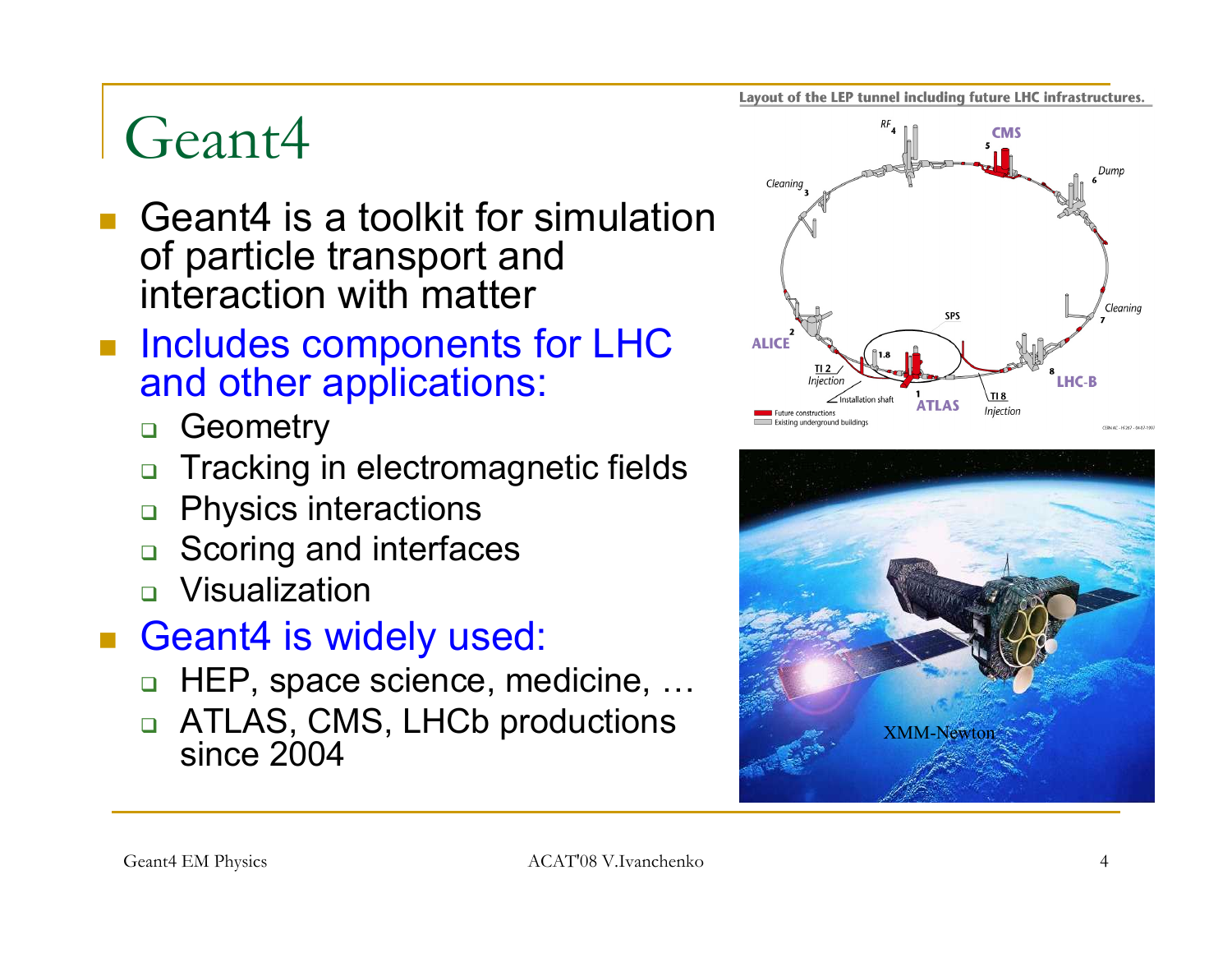#### Electromagnetic physics sub-packages

#### $\overline{\mathbb{R}}$ *Standard*

- $\Box$ γ**, e up to 100 TeV**
- $\Box$ **hadrons up to 100 TeV**
- **ions up to 100 TeV**

#### $\mathbb{R}^3$ *Muons*

- **up to 1 PeV**
- ❏ **Energy loss propagator**

#### $\mathcal{L}^{\text{max}}_{\text{max}}$ *Xrays*

 **X-ray and optical photon production** 

#### *High-energy*

- $\Box$  **Processes at high energy (E>10GeV)**
- $\Box$  **Physics for exotic particles**

#### *Polarisation*

 $\Box$  **Simulation of polarized EM interactions for**  γ **and e**± **beams**

#### F. **Low-energy**

- ❏ **Livermore**
- $\Box$ **Penelope**
- ❏ **Deexcitation module**
- ❏ **DNA processes**
- T. *Optical*
	- $\Box$  **Optical photon propagation and interactions**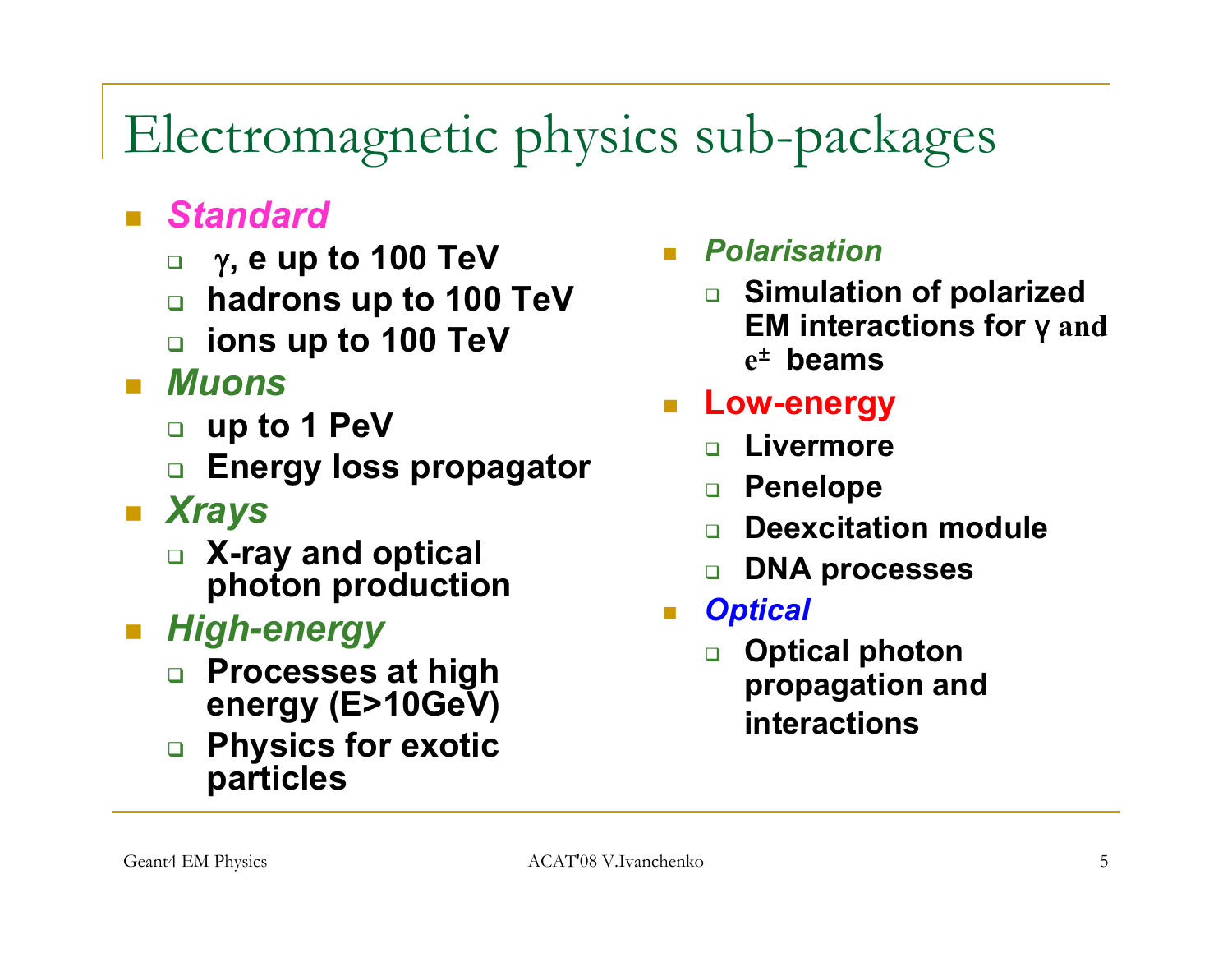



## Validation of EM physics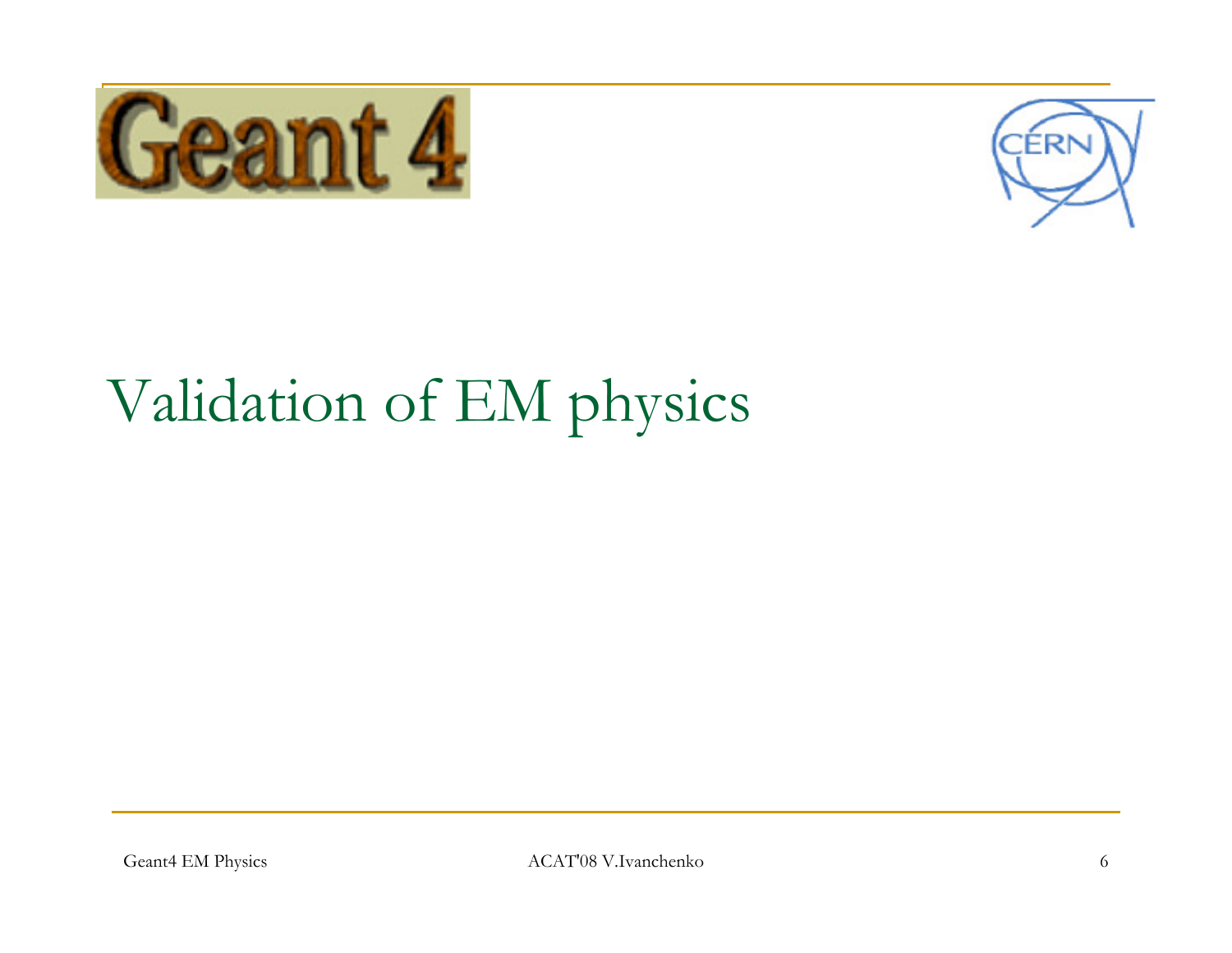## EM Standard

- Standard EM was focused on readiness to LHC start with goals:
	- $\Box$  Provide a stable version of EM physics for large scale productions
	- □ Extend existing EM models and develop alternative to reach maximum precision of simulation
- **No.** Validation is one of the key activity



- Two configurations:
	- $\Box$ 10 mm Pb/ 2.5 mm Scintillator (top)
	- $\Box$ 5 mm Pb/5 mm Scintillator (bottom)
	- $\Box$  Detector effects are excluded
		- П Leakage at high energy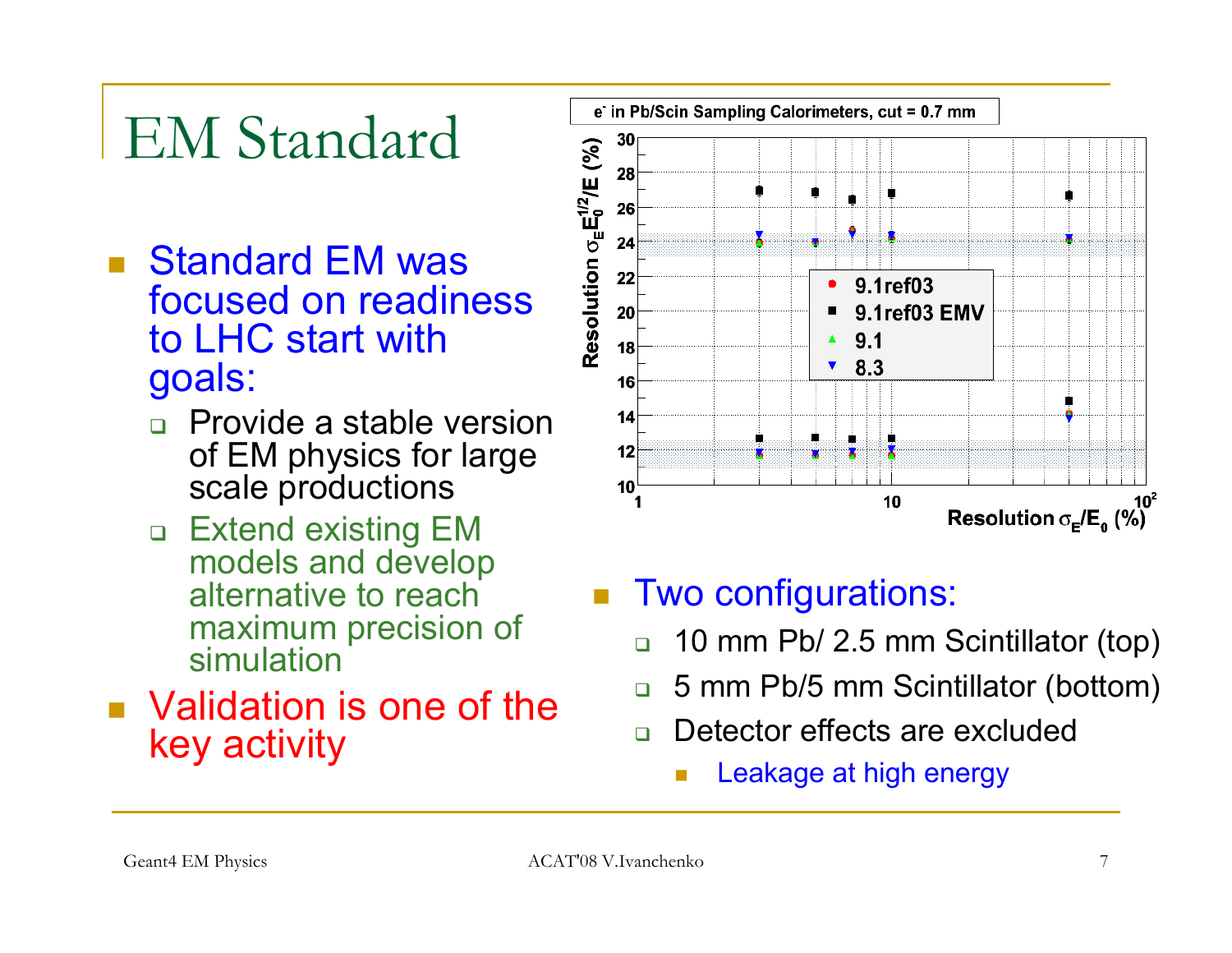#### Geant4: main steps in validation

- $\overline{\mathcal{A}}$  Validation sequence:
	- $\Box$  Developer verification of model, process
		- **Compare with theory and/or data (thin-target, profiles, .. )**
	- $\Box$  High statistic tests by EM groups
		- $\overline{\mathbb{R}^n}$ **Simple setups**
		- **Calorimeter-like setups**
	- $\Box$ CPU benchmarks
	- $\Box$  User validation
		- **Experiment test beams, users from HEP, medical, space,** …
- П Validation suite is constantly being extended
	- $\Box$ versus specific published data
	- $\Box$ versus evaluated data sets (NIST, Sandia, Livermore)
	- $\Box$ Long process required manpower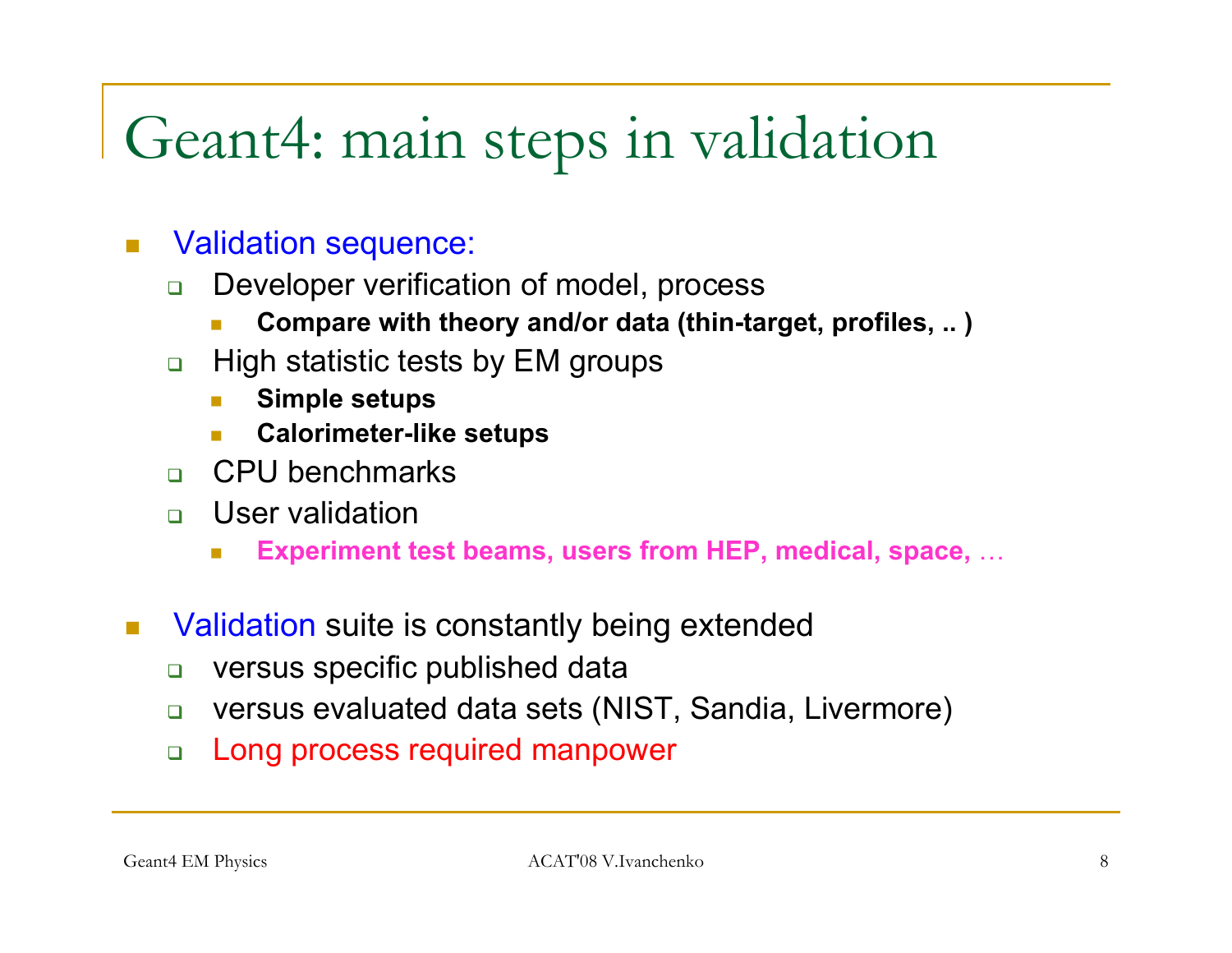## EM Physics Lists

| <b>Physics Lists</b> | <b>Builders</b>             | <b>Names</b>        |  |
|----------------------|-----------------------------|---------------------|--|
| <b>QGSP BERT</b>     | G4EmStandardPhysics         | emstandard          |  |
| <b>QGSP EMV</b>      | G4EmStandardPhysics option1 | emstandard opt1     |  |
| QGSP EMX             | G4EmStandardPhysics option2 | emstandard opt2     |  |
|                      | G4EmStandardPhysics option3 | emstandard opt3     |  |
|                      | ▬                           | standardSS, NR      |  |
|                      |                             | Livermore, Penelope |  |

- b. Default and opt1 for LHC – should be stable
- b. Opt2 – advance options can be used for LHC
- b. Opt3 for non-LHC applications – maximum precision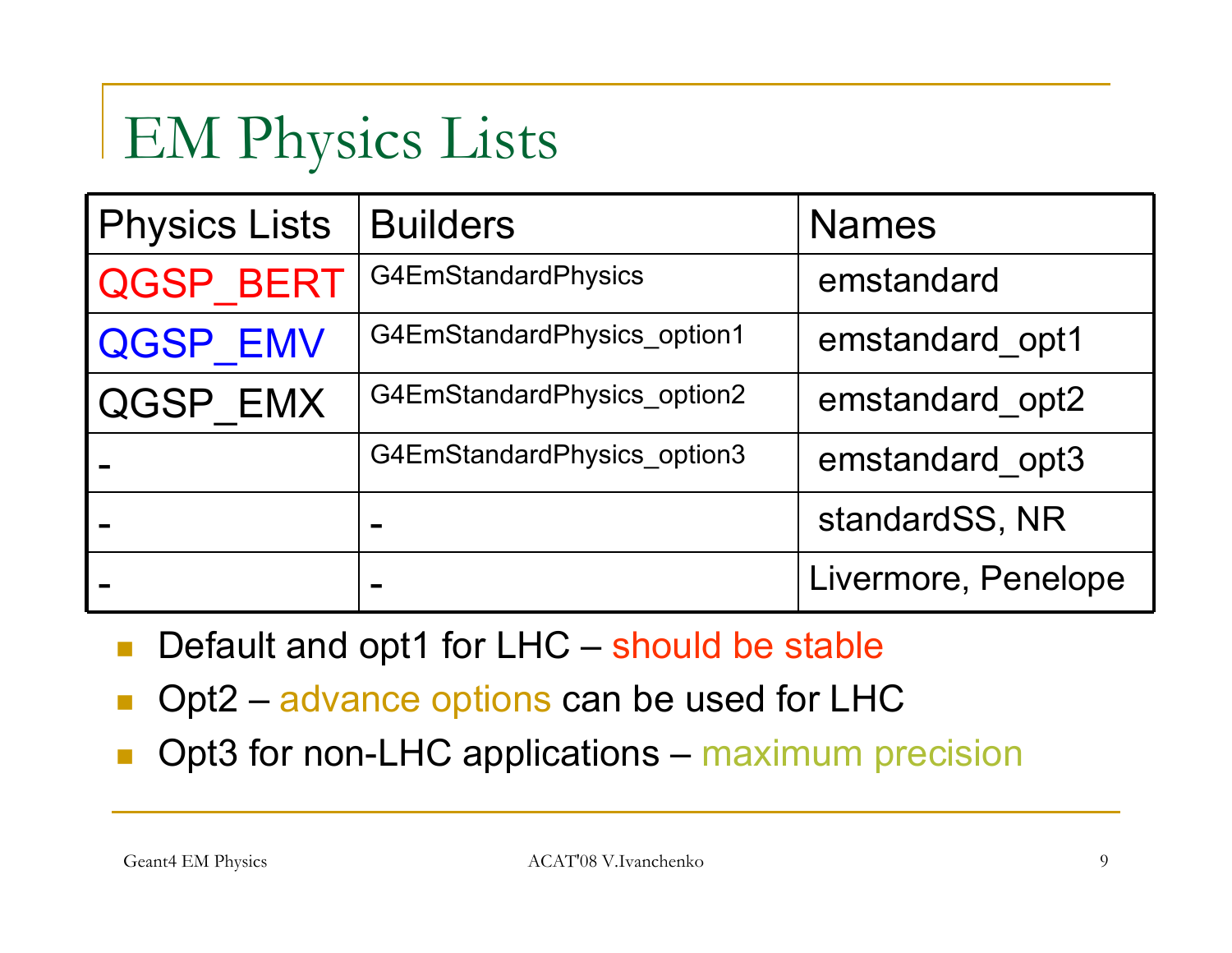



## Highlights of new developments and validations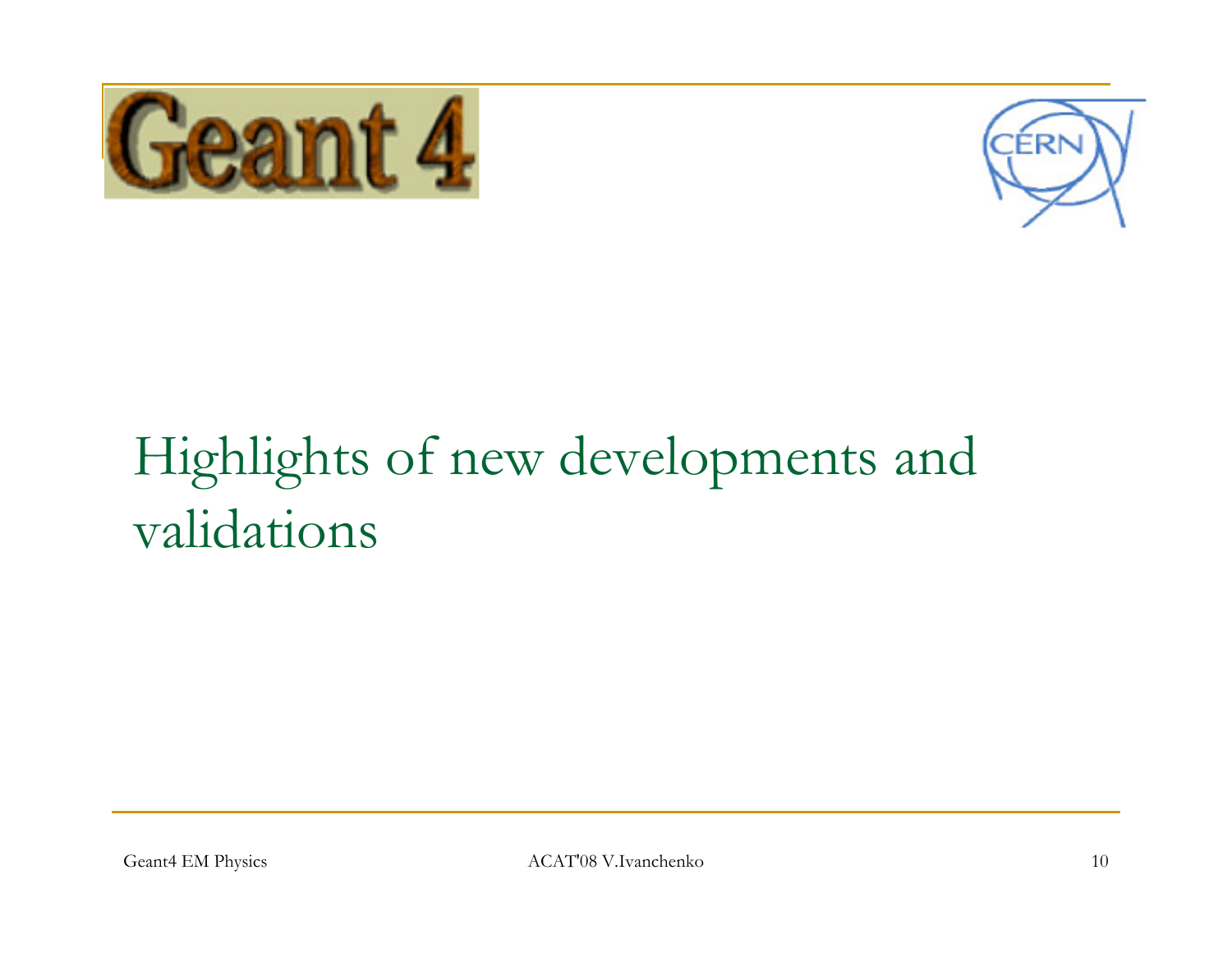## New EM physics available with G4 9.2

- Updated models for ionisation for hadrons/ions
- Relativistic bremsstrahlung model for electrons and positrons with  $E > 1$  GeV
- $\blacksquare$  Hadron induced bremsstrahlung and  $e^+e^-$  pair production
- Updated positron annihilation to hadrons
- Tuned model for electron multiple scattering
- **Alternative model for muon multiple scattering**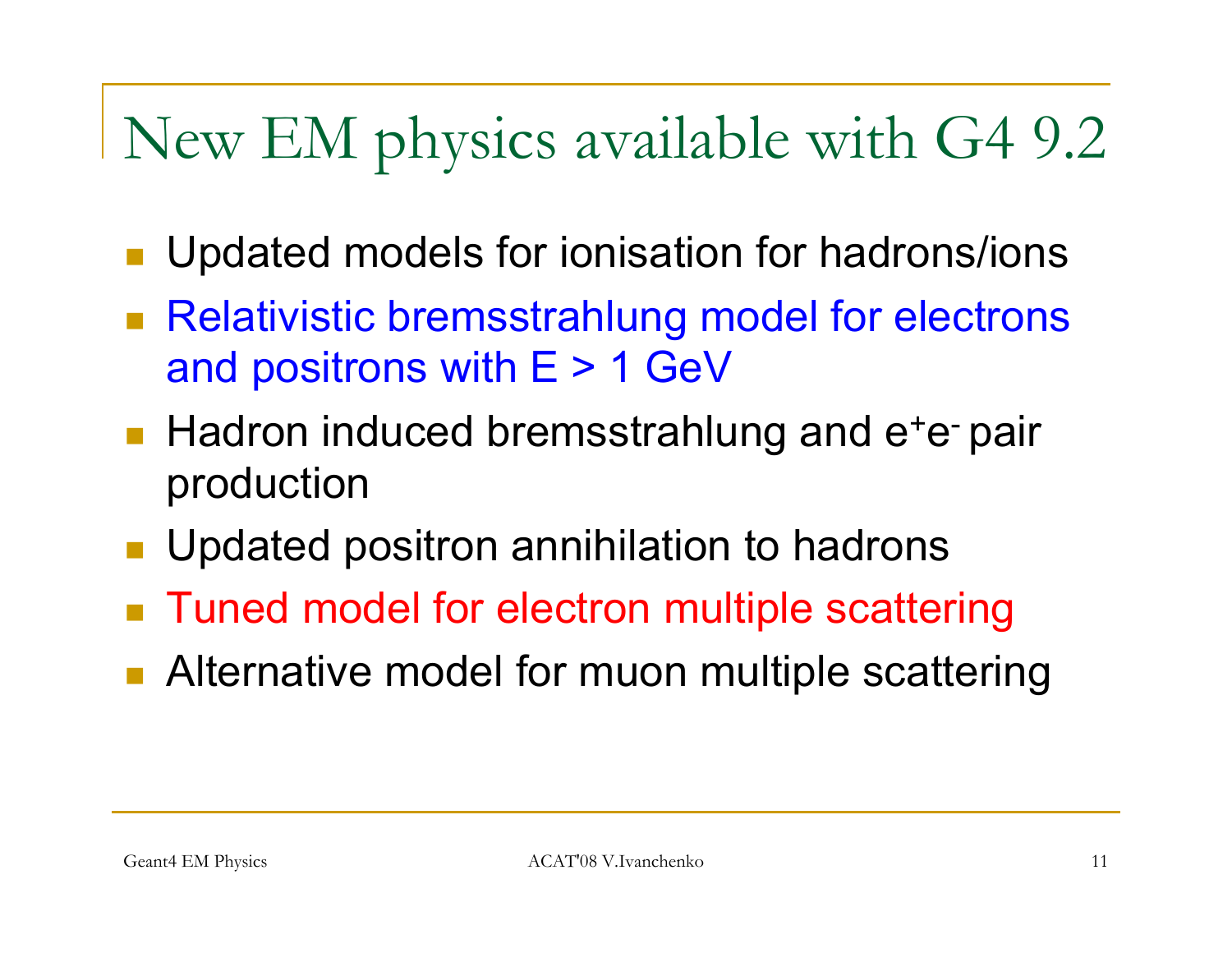#### New relativistic bremsstrahlung model

- $\overline{\phantom{a}}$  Bethe-Heitler formula with corrections
- **Complete screening** with Coulomb correction
	- $\Box$  Valid for E > 1 GeV
- **u** Density & LPM-**Effect** 
	- $\Box$  **consistent combination a'la Ter-Mikaelian**

**287 GeV e- at Ta target (4%X)** 



**Data from the CERN experiment: H.D.Hansen et al, PR D 69, 032001 (2004)**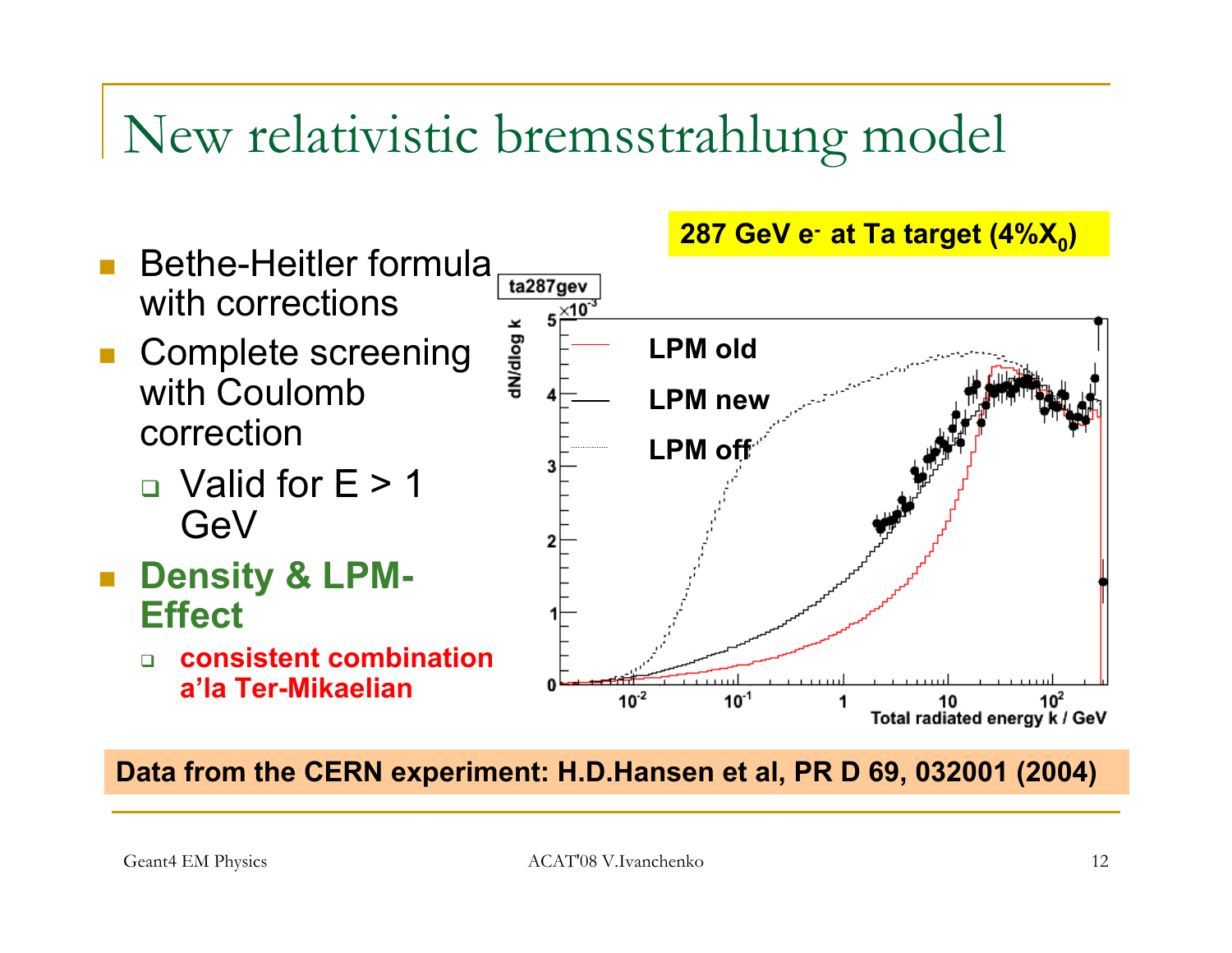Tracking detector simulation, hadron bremsstahlung and  $e^+e^-$  pair production

- **Of concerns** 
	- □ Shower shape in calorimeters
	- $\Box$  Response of track detectors
- 9.1ref03 will be part of 9.2

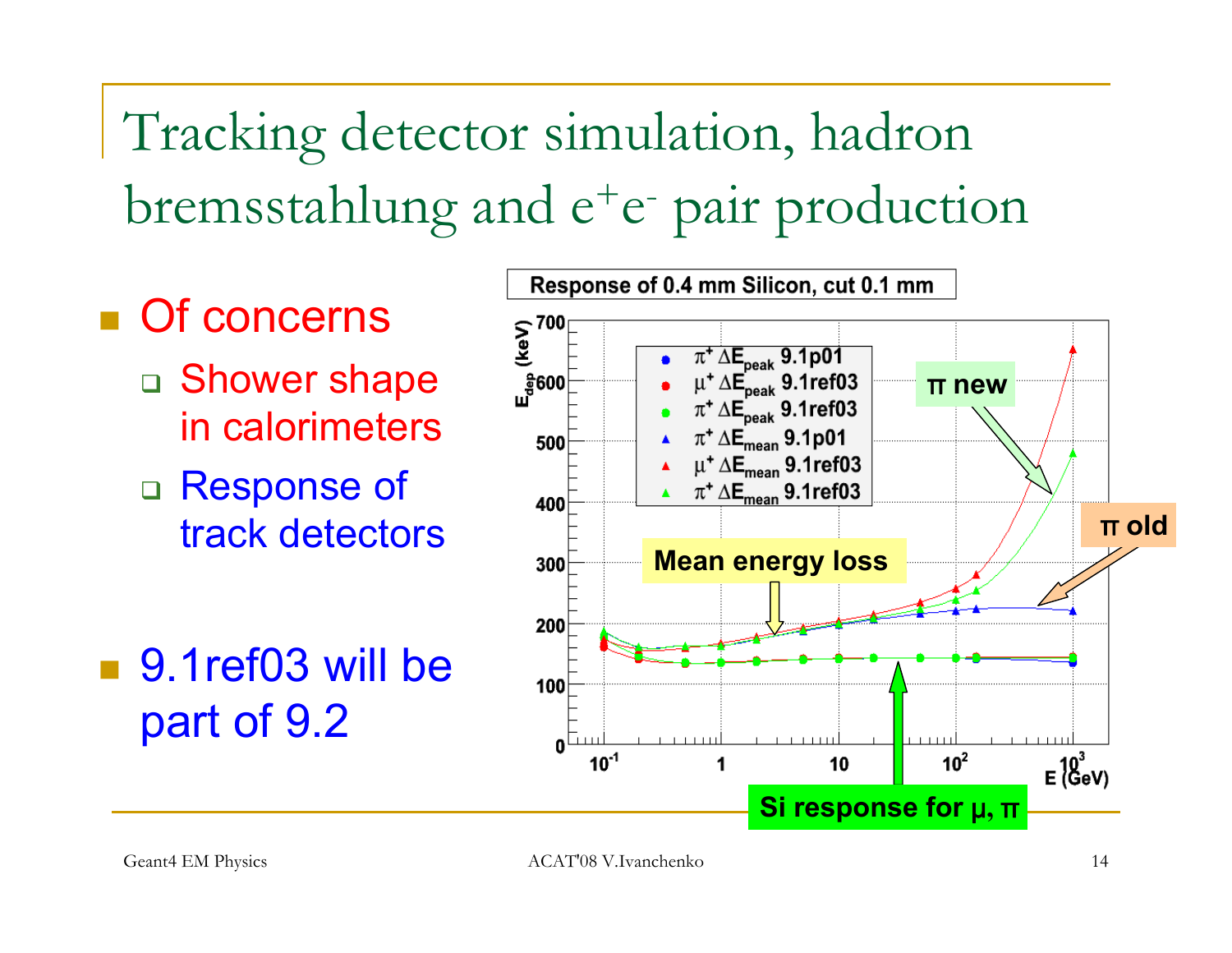## $100$  GeV/c  $π$ <sup>+</sup> in vertex detector consisting of six 0.3 mm Si layers

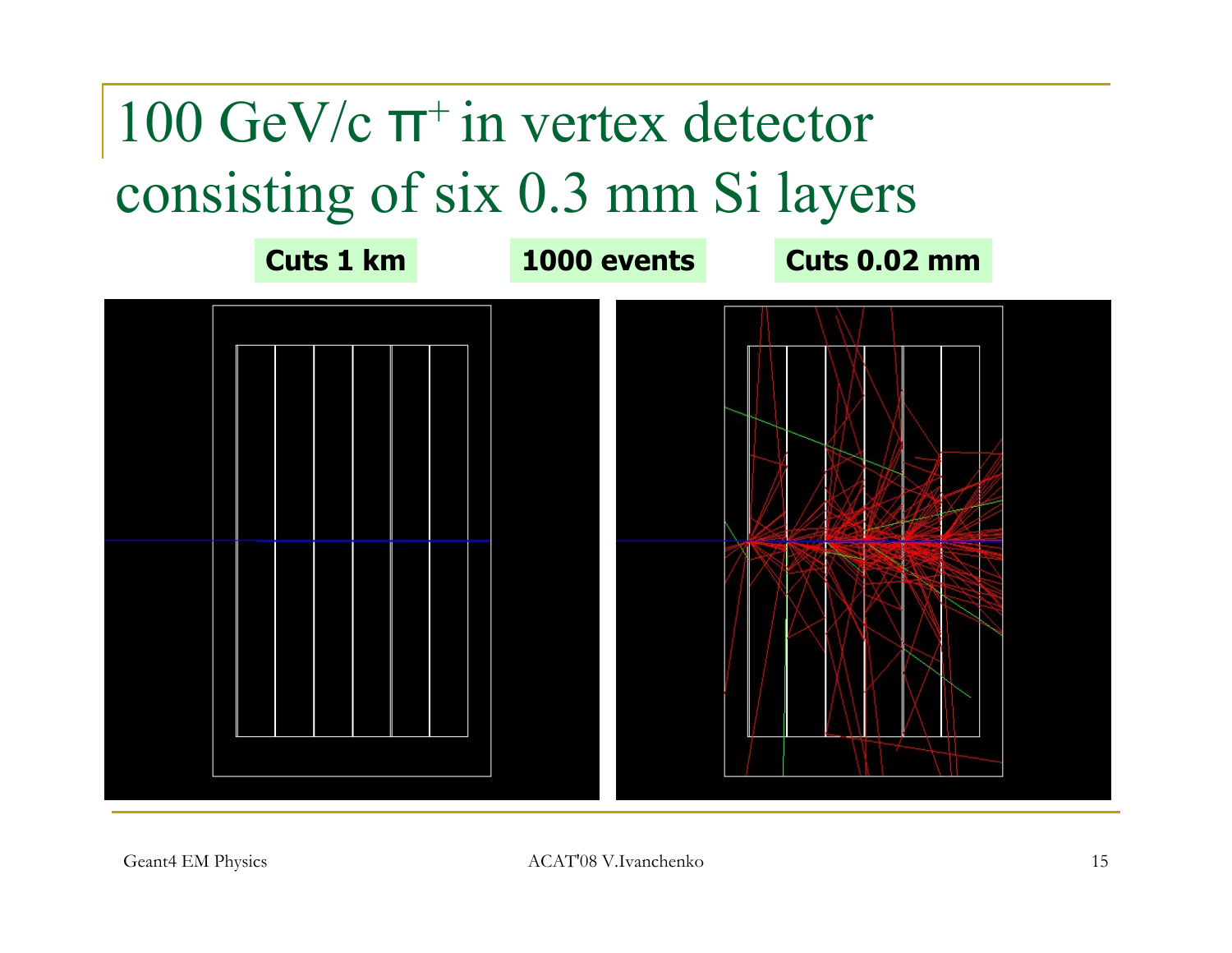#### Remarks

- Simulation with infinite cuts has limited scope
	- □ Should be used for consistency checks and not production
	- □ CPU optimisation should be done in a different way

#### ■ Geant4 default cut 1 mm

- For thin layers cuts should be reduced
- $\Box$  For thick layers cut should not exceed 10 cm
	- $\Box$  CPU between 1 mm – 10 cm does not change significantly
- For fast simulation of calorimeters G4FLASH approach is being developed
- **Number 3** Various other biasing approaches can be suggested □ Tracking cuts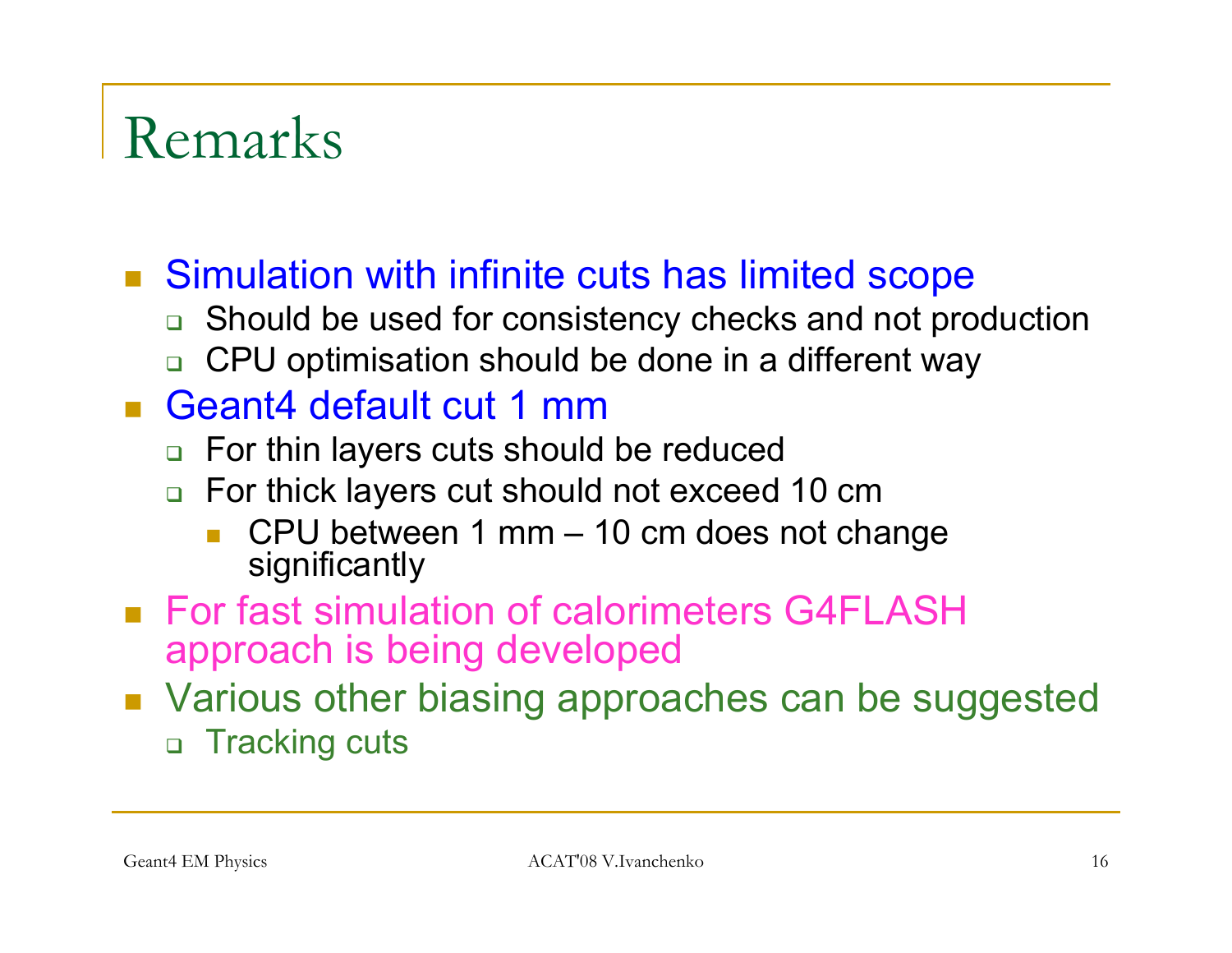### Multiple scattering – key process for particle transport

- $\overline{\phantom{a}}$  Default msc model was frozen with g4 9.1
	- $\Box$ Backward compatibility
	- $\Box$ **LHC requirement – stability of calorimeters calibration**
- Several alternative models are under development:
	- Specialized per particle type and use case
		- F G4UrbanMscModel2 focused on electron transport
		- F G4WentzelVIModel focused on muon and hadron transport
	- Combined with single scattering processes
		- F G4ScreenedNuclearRecoil
		- F G4CoulombScattering

#### **Extended validation capabilities**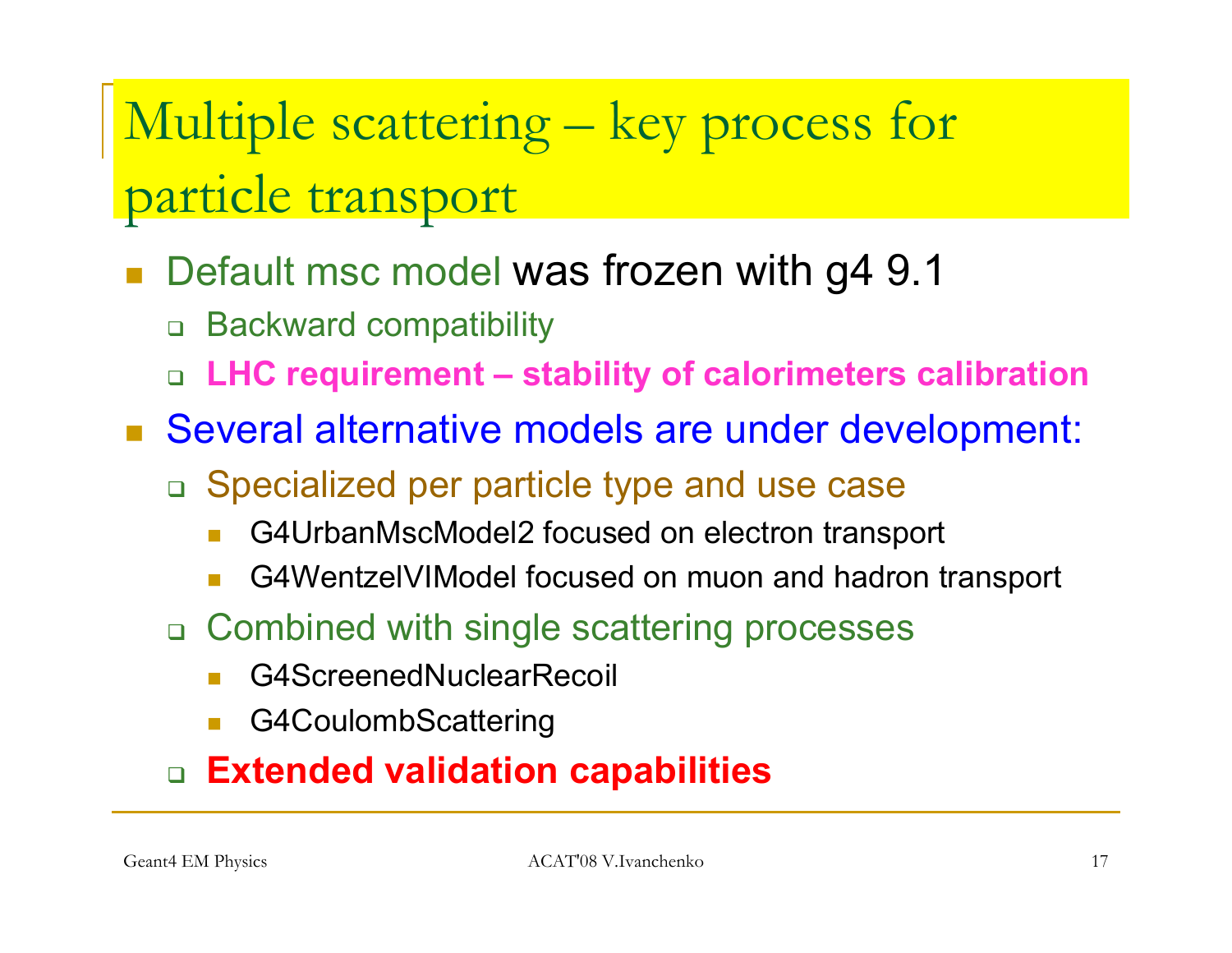Test of e<sup>-</sup> transport versus Sandia data (details in O.Kadri et al, NIM B258 (2007) 358)

- Sensitive to multiple scattering
- $\overline{\phantom{a}}$  Directly connected with LHC calorimeters results
- Tuned Urban's msc model#2
	- $\Box$  is best in describing data
		- F Label e-Msc, skin=3

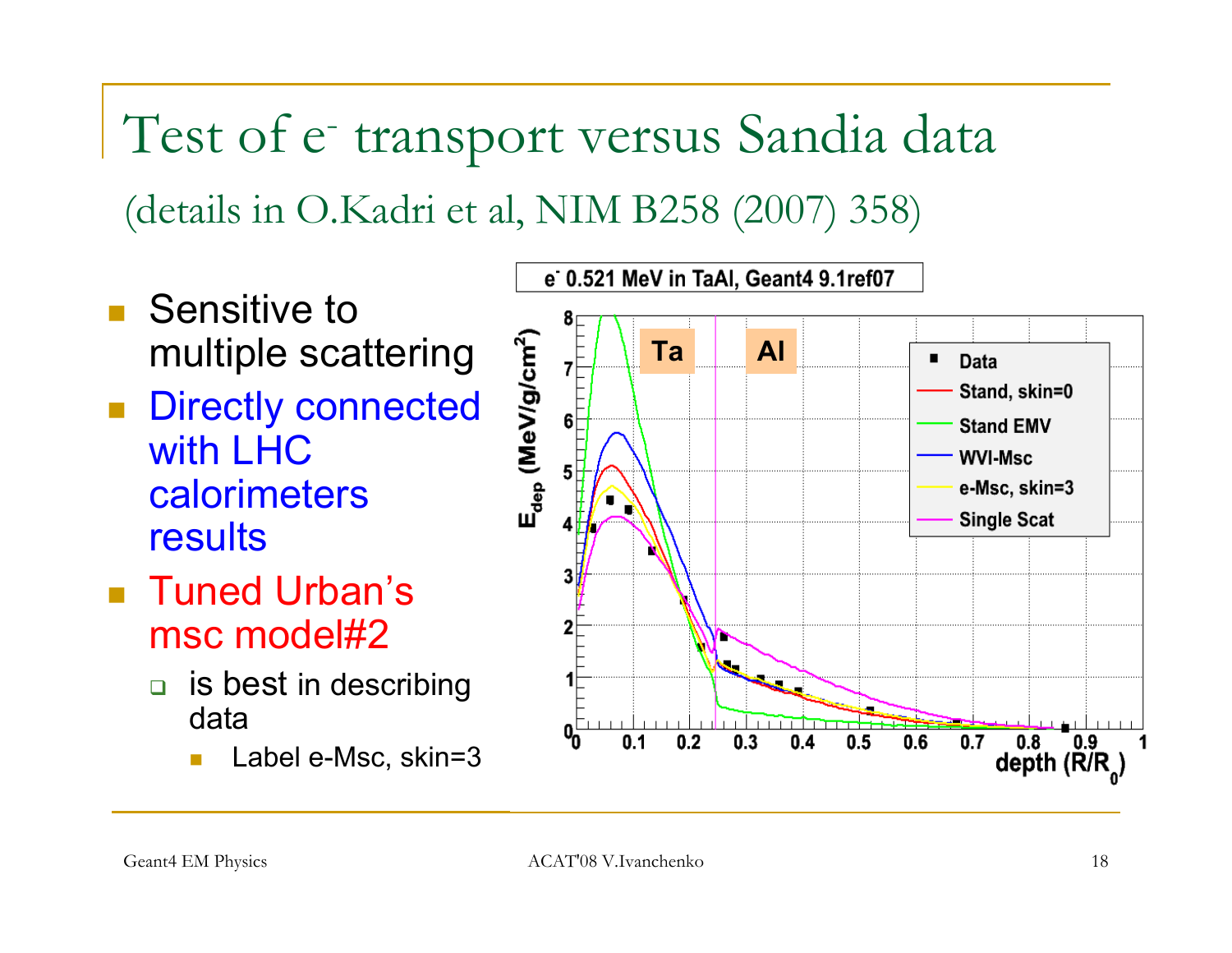## Upgrade of multiple scattering model



#### **Old default version will be kept for backward compatibility**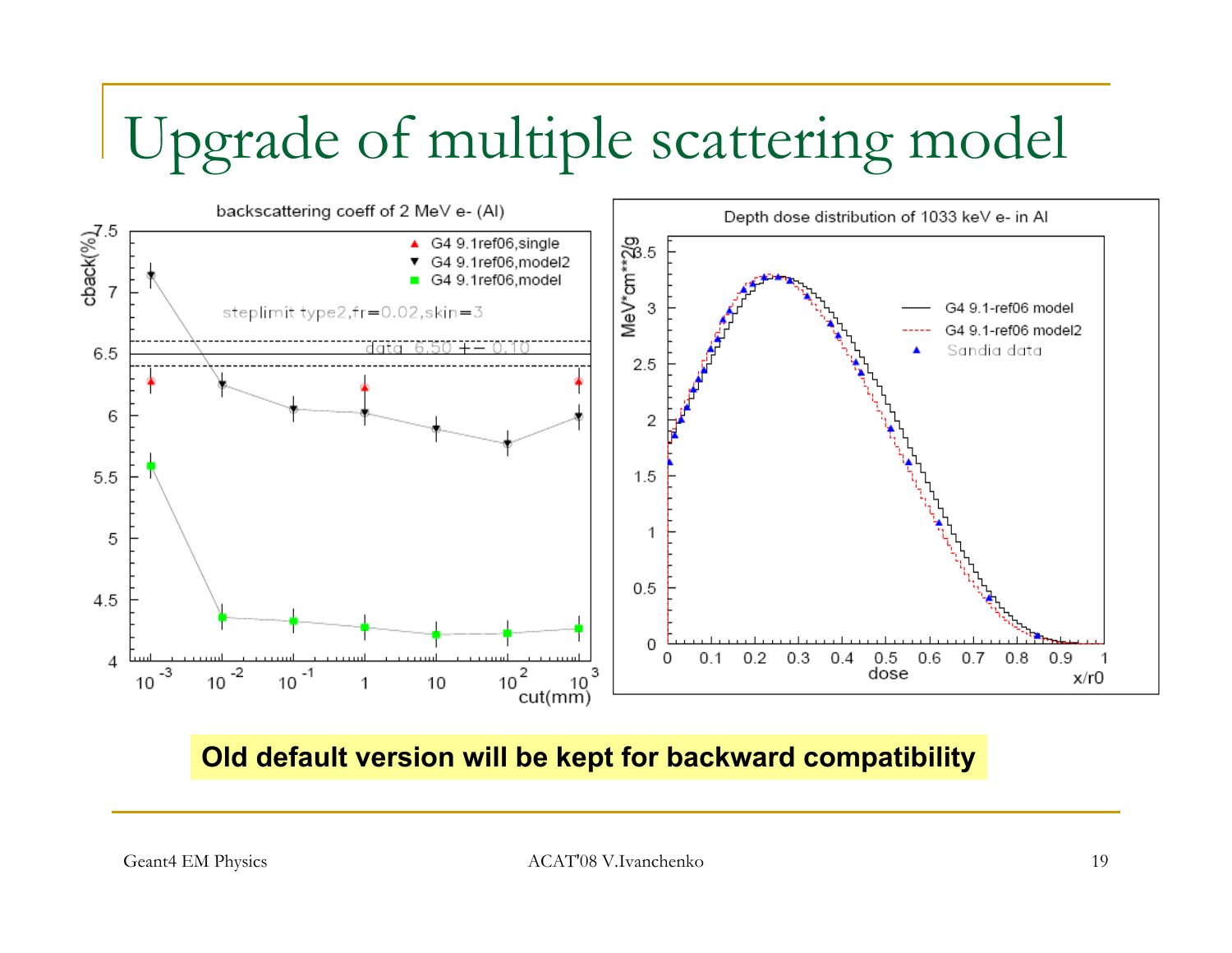#### Fano cavity benchmark for e- transport (9.1)



**Multiple scattering now more stable. Working point at 0.2. Note: Single scattering simulation requires more than 10 times of CPU**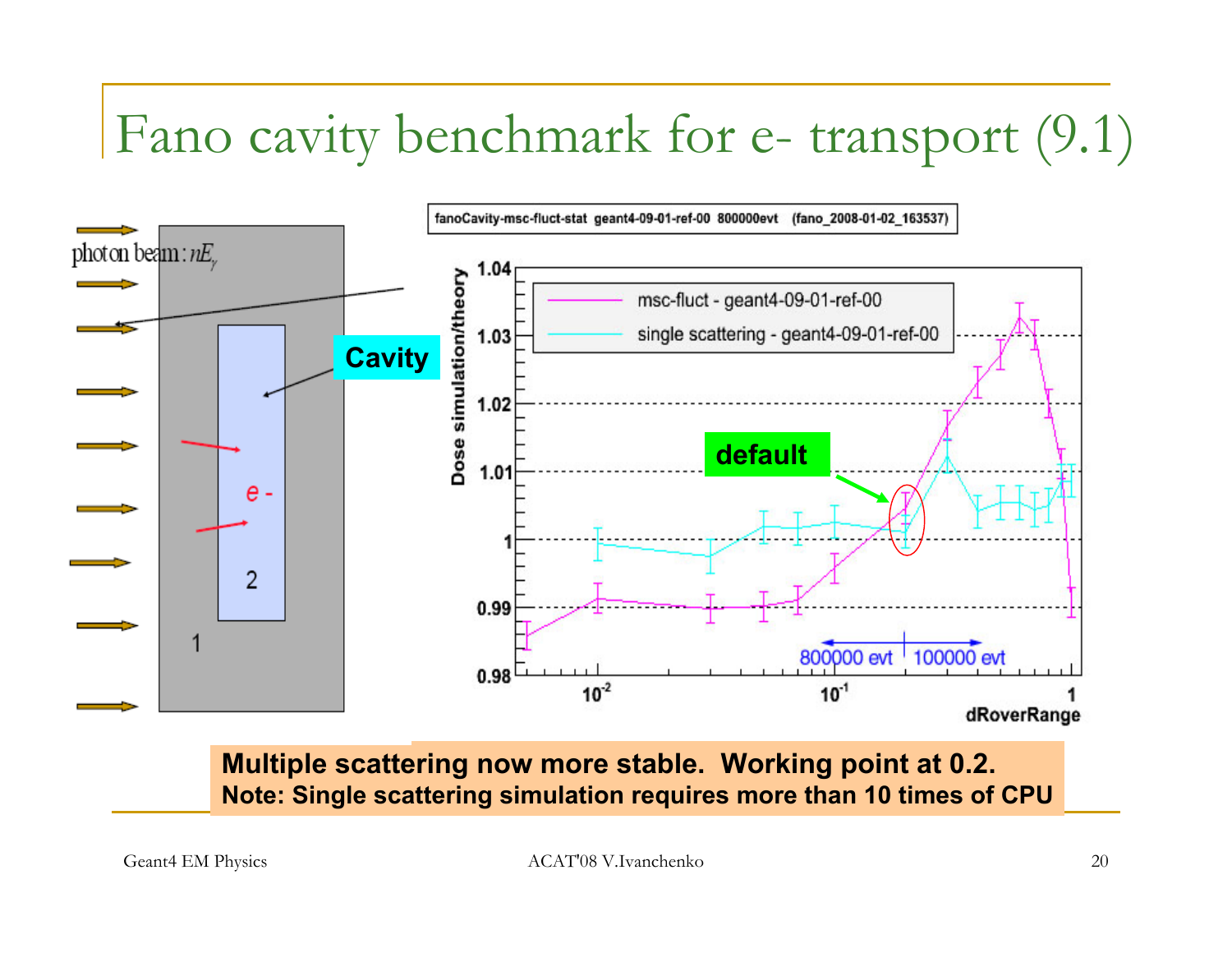### ATLAS barrel type calorimeter

- 9.1ref09 prerelease version of EM physics
- Default Physics List results unchanged
- p. Cut on gamma processes (EMX) reduces accuracy of energy response but has no effect on EMV

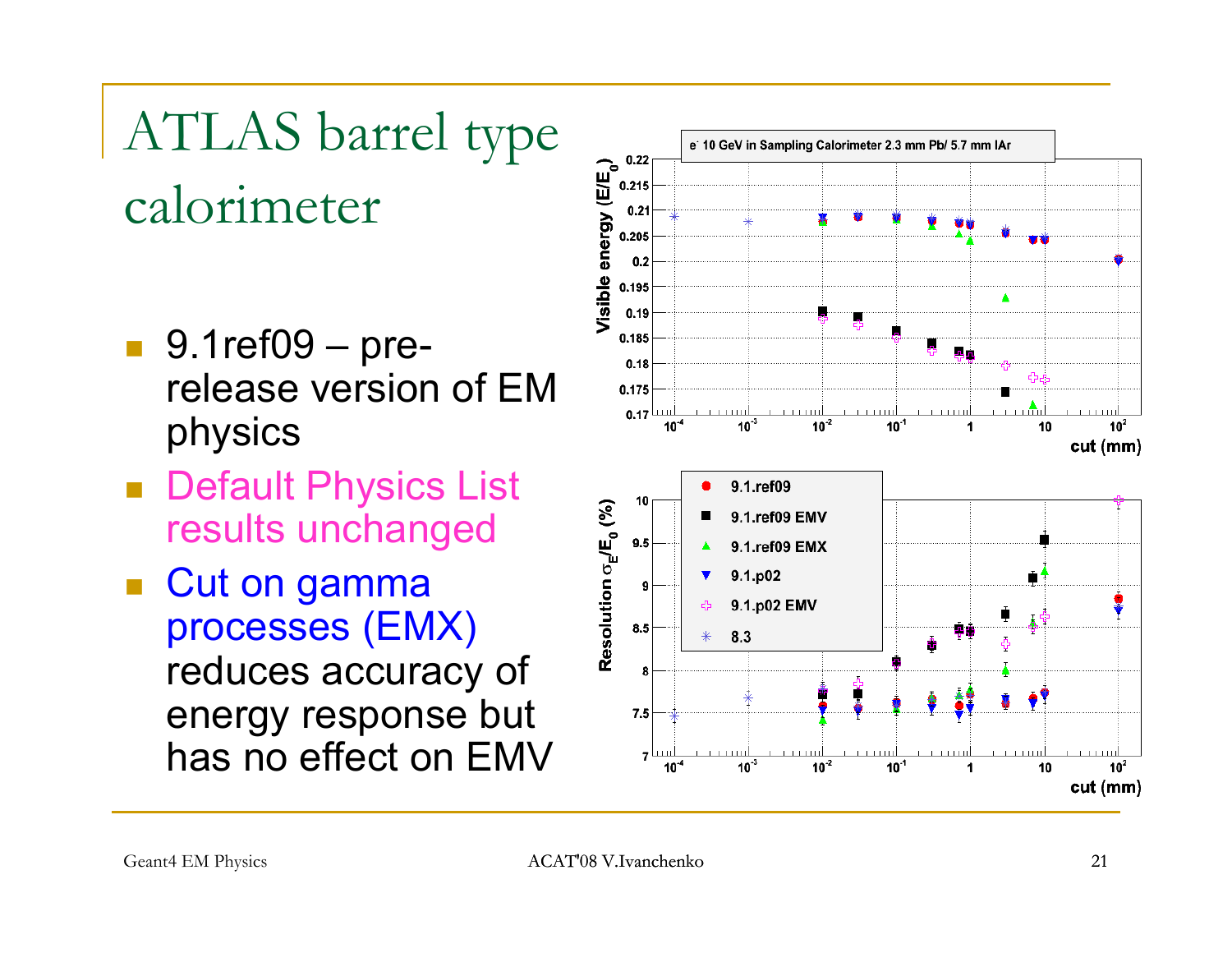# CMS ECAL type calorimeter

- H 5x5 matrix of  $PWO<sub>4</sub>$ crystals
- Reduced  $(\sim0.5\%)$ energy deposition in central crystal both for the default and EMV Physics Lists
	- $\Box$  Result of upgrade of Urban multiple scattering model

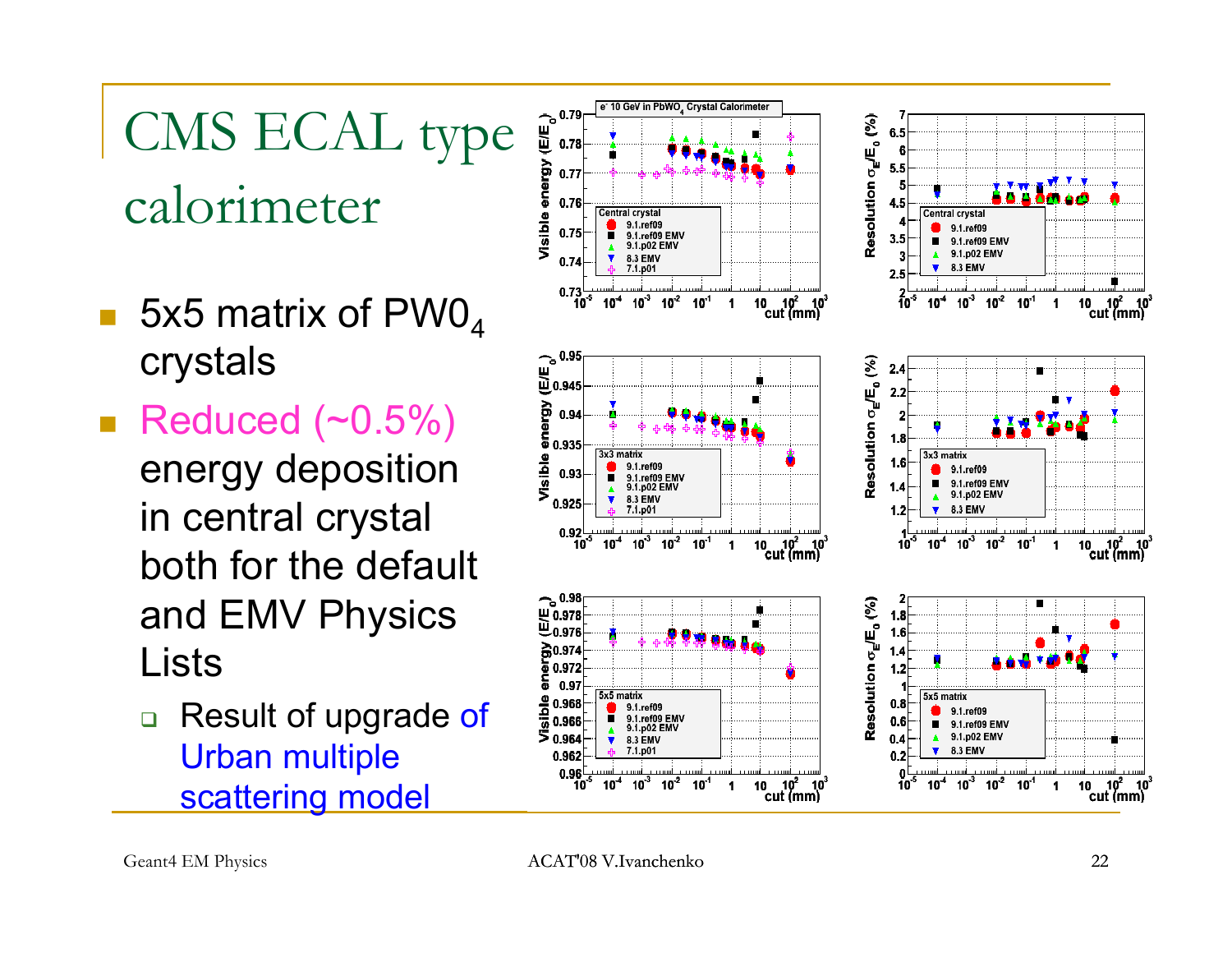



#### Infrastructure and performance upgrade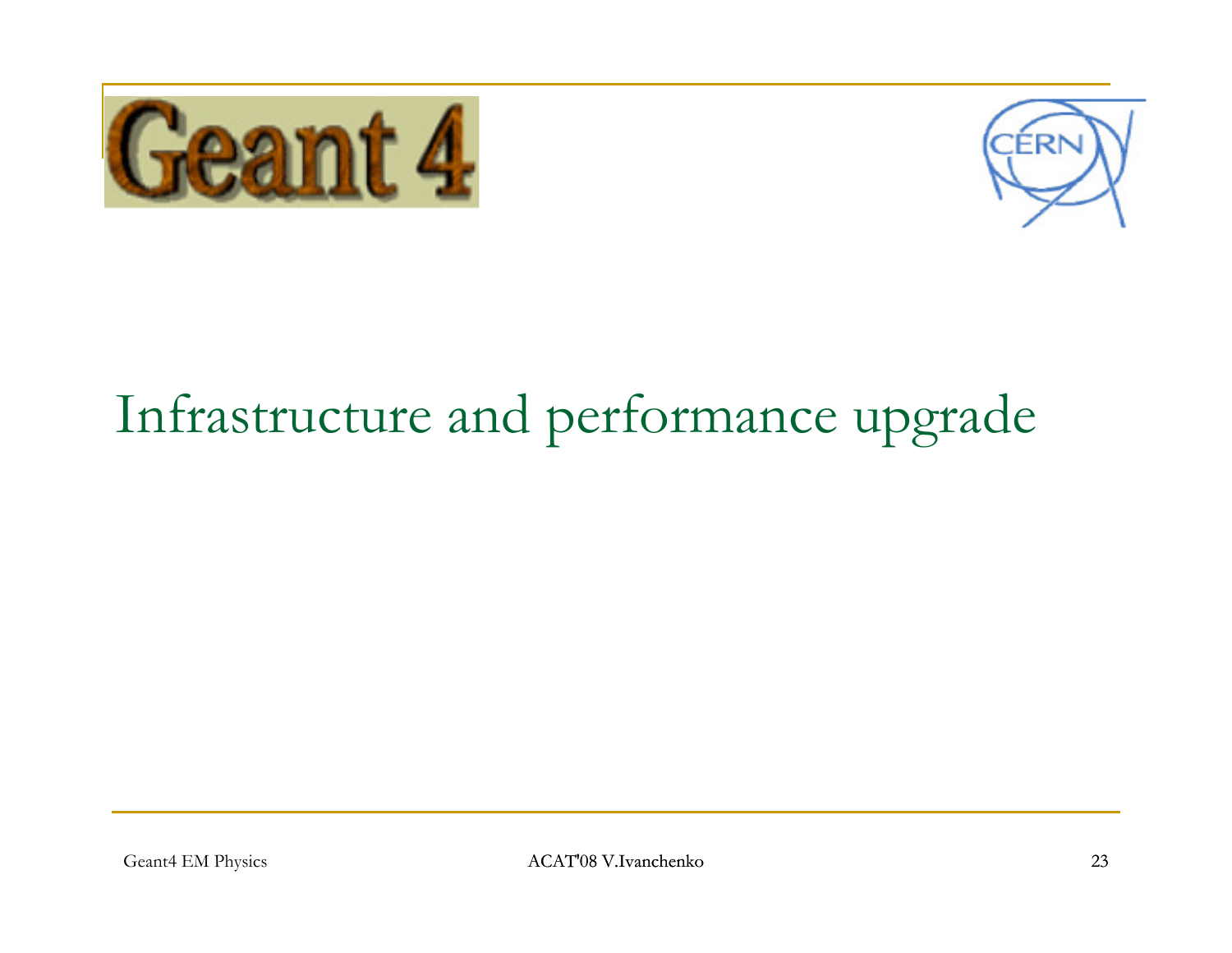#### Spline option for Physics Tables

- T. Spline interpolation of dEdx, range and other tables
- T. Zoomed Bragg peak
- $\mathbf{r}$  Default EM physics without spline (Opt0)
	- $\Box$  strong cut dependence
	- $\Box$  Non-statistical variations due to numerical instability
- Advanced EM physics (Opt3)

❏ Stable result

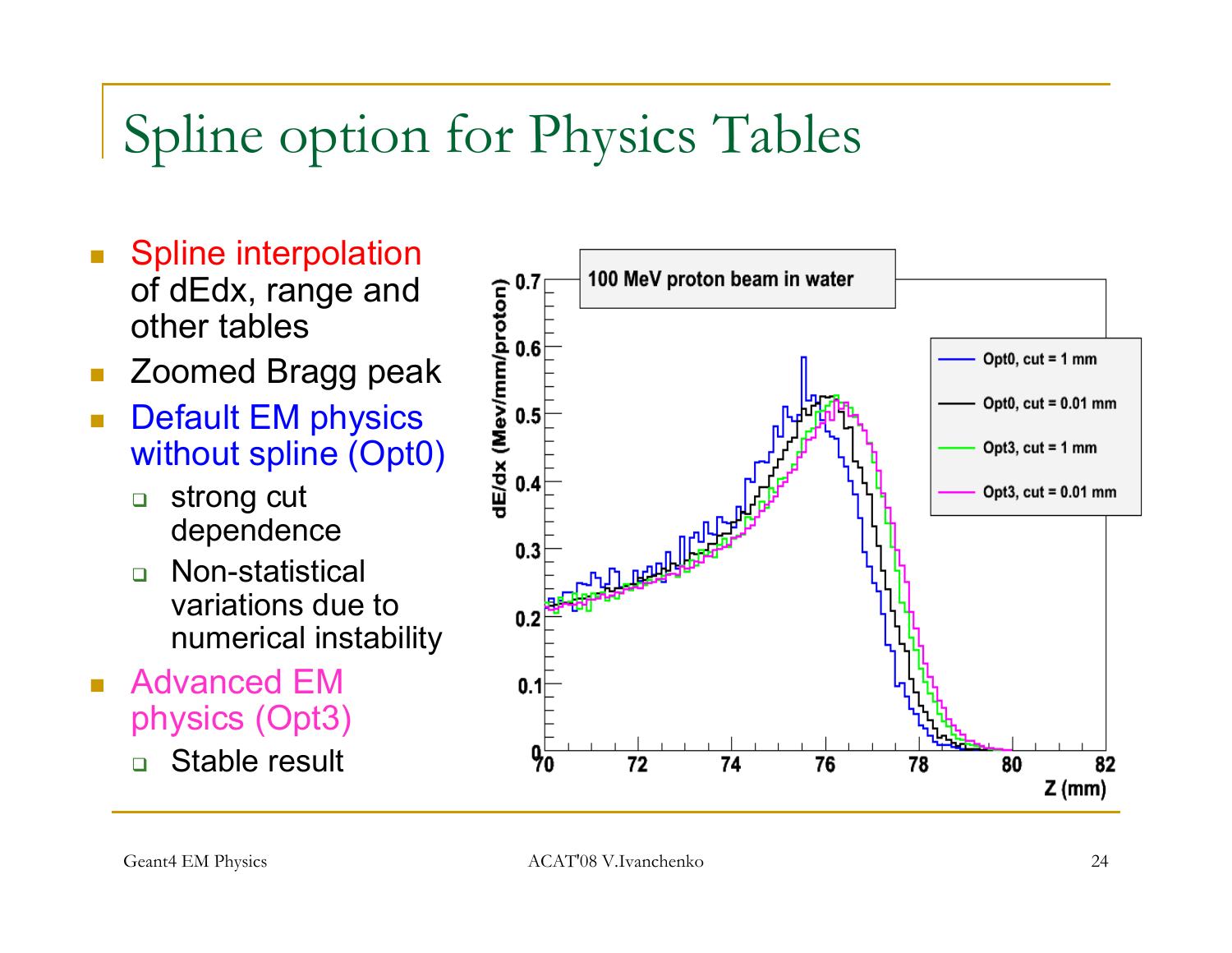Cerenkov and Scintillation processes:

#### Recent improvements

- $\overline{\phantom{a}}$  Photon emissions now stop where particle drops below Cerenkov threshold
	- $\Box$ Step also limited by maximum allowed change in  $\beta = v/c$
- Lateral displacement due to Multiple scattering affects photon origin
- Biasing method for Cerenkov process have been studied
	- $\Box$ number of photons in heavy crystals (PbWO<sub>4</sub>) could be reduced in  $10^2$ -10<sup>3</sup> times without appreciable change of energy resolution
- G4Scintillation process Birks effect
	- $\Box$ Uses new helper class G4EmSaturation
	- $\Box$ Birks constants for G4 or defined by user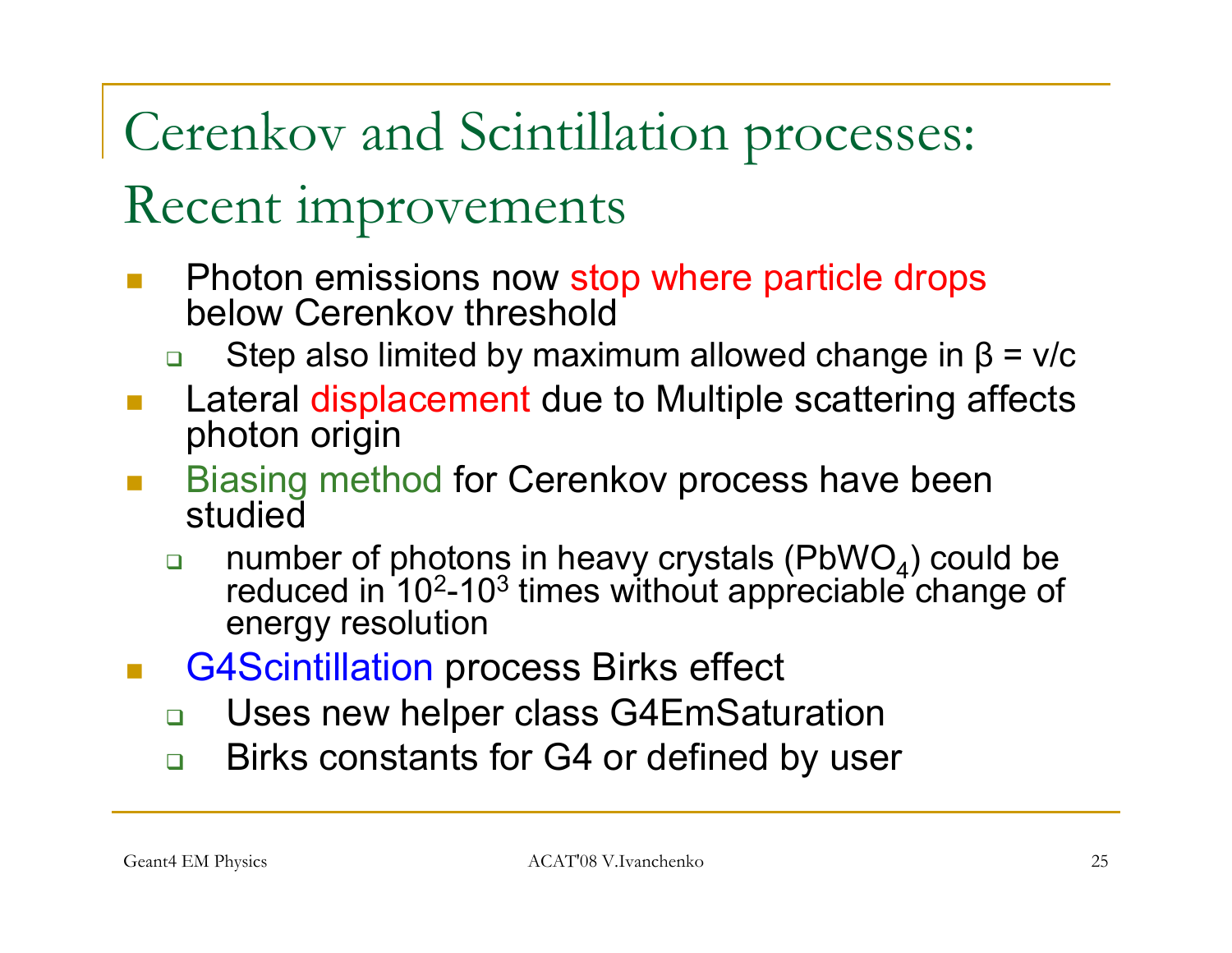## CPU benchmarking

- Static build on dedicated SLC4 PC
	- ❏ no libraries from afs

|                     | EM <sub>1</sub> | EM <sub>2</sub> | EM <sub>3</sub> | <b>EM1 EMV</b> | <b>EM2 EMV</b> | <b>EM3_EMV</b> |
|---------------------|-----------------|-----------------|-----------------|----------------|----------------|----------------|
| 8.3                 | 1.33            | 2.30            | 1.84            | 1.0            | 1.0            | 1.0            |
| 9.0                 | 1.21            | 2.05            | 1.65            | 0.92           | 0.93           | 0.94           |
| 9.1 <sub>p</sub> 02 | 1.16            | 2.05            | 1.64            | 0.92           | 0.94           | 0.93           |
| 9.2<br>(prospect)   | 1.11            | 1.84            | 1.49            | 0.72           | 0.81           | 0.87           |

- CPU gain with 9.0 mainly due to c++ software cleanup
- CPU gain with 9.2 due to optimization of physics
	- $\Box$ step limitation by multiple scattering
	- $\Box$ energy threshold for gamma processes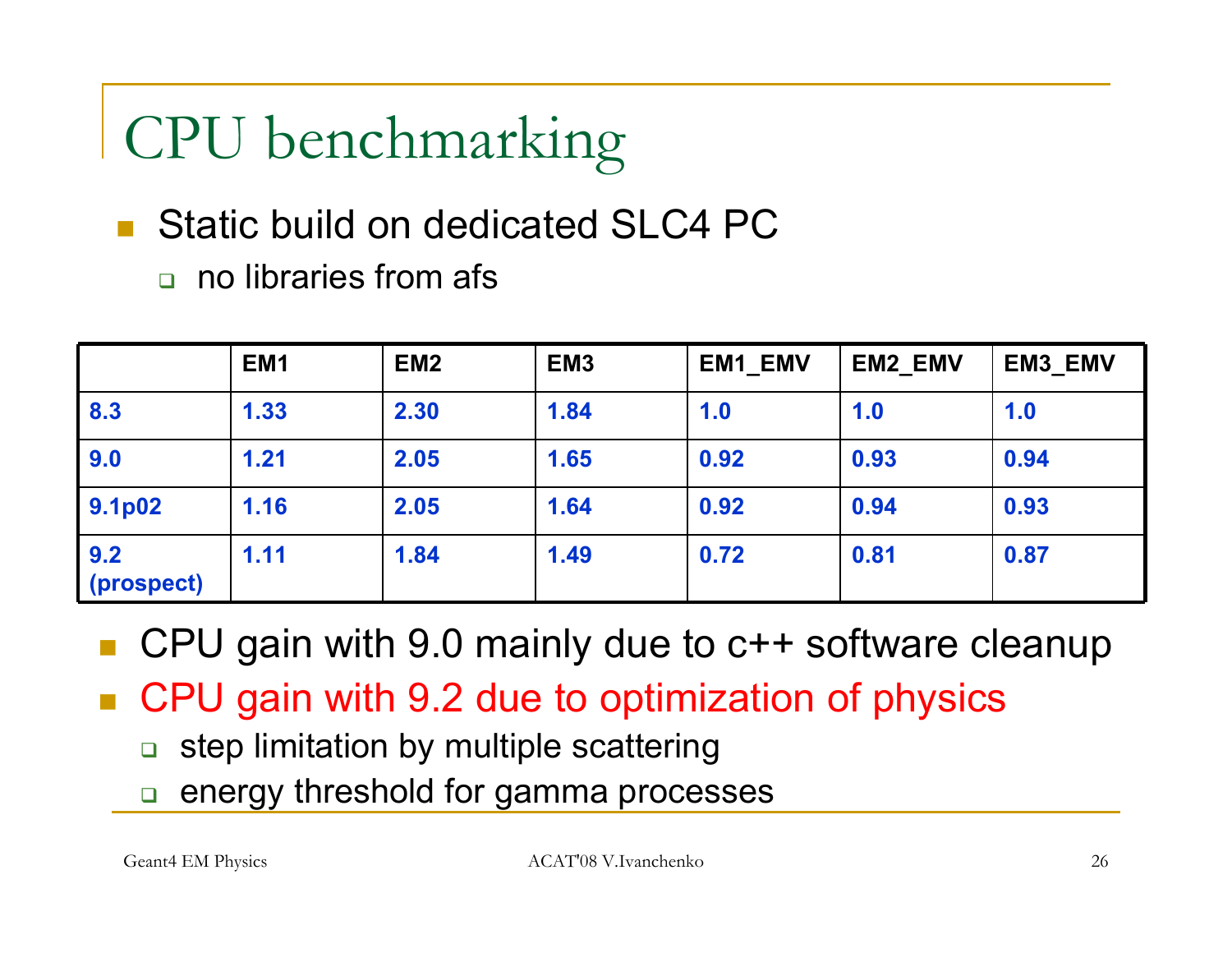### Conclusions

- b. Standard EM packages are used in many applications □ ATLAS, CMS, LHCb productions for LHC
- New Geant4 release 9.2 planned for December 2008 will include number of improvements
	- □ New relativistic bremsstrahlung model
	- □ Specialized electrons multiple scattering model
	- $\Box$ Spline option for tables of dEdx, range, cross sections
	- □ New functionality
- Better CPU performance is expected